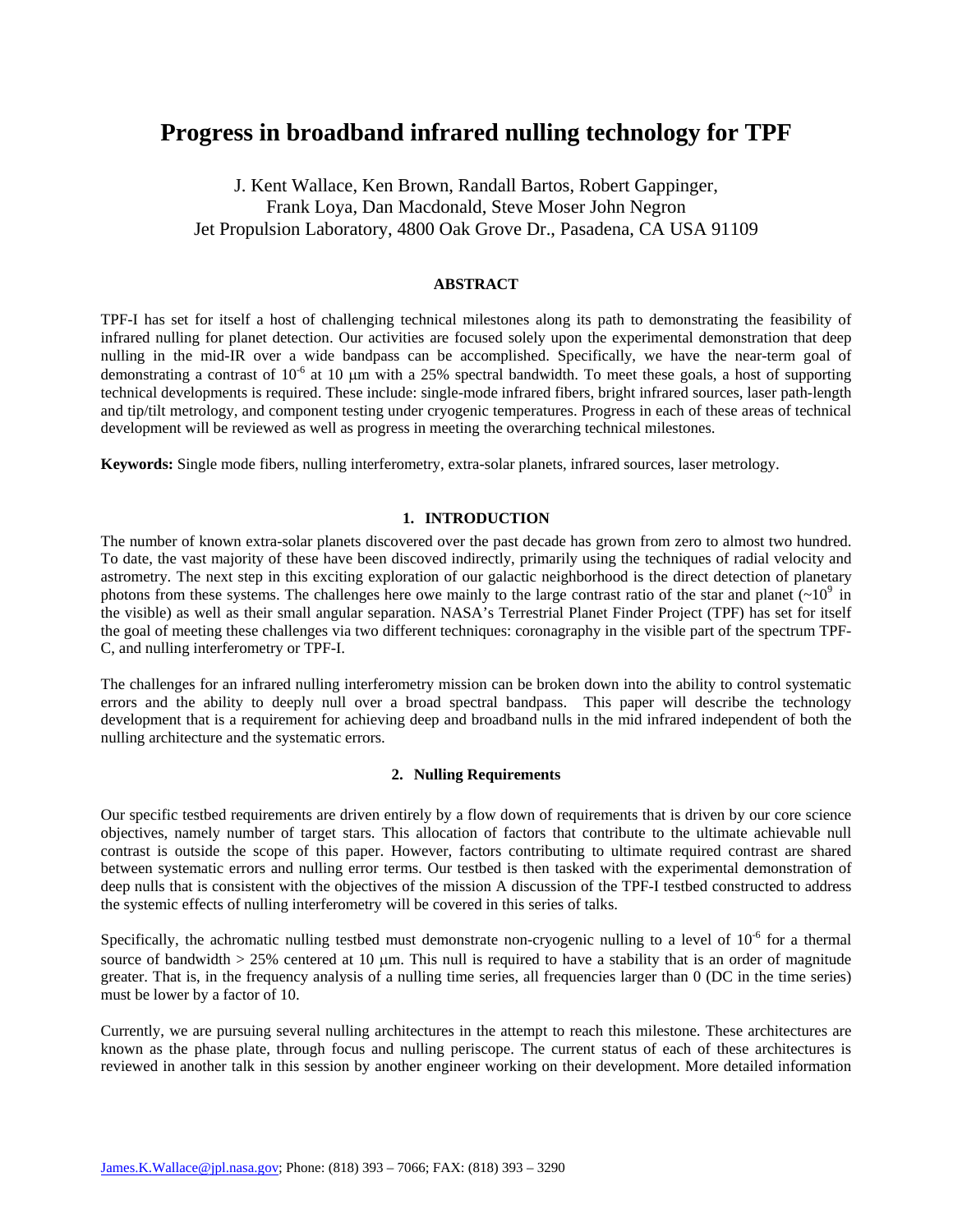on the nature of those testbeds, their advantages and disadvantages, and their current results is reported there. For each of these architectures, the accessible nulls depths for each would similar and far from the requirement of a million to one where it not for the associated technology developments discussed below.

A review of the best broadband mid IR nulling result to date quickly conveys the need for the additional technology development.



Figure 1. A demonstration of nulling at a contrast of 10K:1 using a broadband thermal source. The noise floor of the detection process is shown a the end of the data series. This data was taken with the single-glass phase plate architecture that has a limiting fringe contrast of ~30K:1 over this bandpass.

Figure 1 shows a scan of the null fringe from the constructive peak, to the destructive null and back again. In this measurements, it's possible to see the full contrast of the null measurement. If future nulling results are to improve upon what is shown above, it's apparent that increasing the dynamic range of the fringe measurement is the first order of business. In other words, if the nulling architecture were such that a much deeper null could be achieved, it would be challenging to measure a null greater than about 50K:1. Let's then consider ways that this contrast may be improved.

One method of increasing the contrast is to increase the amount of flux at the top of the fringe: put more light into the system. The thermal source used to take the data in Figure 1 is a standard IR source called glo-bar. It's a resistive element that has a blackbody temperature of about 1500 K. Unfortunately, as the temperature of a blackbody is increased, most of the gain in flux occurs at shorter wavelengths (near the visible part of the spectrum). The flux at a wavelength of 10  $\mu$ m grows almost linearly with temperature. Thus, in order to increase the flux by a significant amout, say an order of magnitude, the effective temperature must increase by almost an order of magnitude:  $\sim$ 10,000K. This is hotter than the effective temperature of the sun. We will describe a source with these properties subsequently.

The noise floor of the detector is shown in end of the trrace in Figure 1. Clearly dynamic range is also improved by not only going higher with the source but by going lower with the noise floor of the detection process. The current detector is a single pixel HgCdTe cooled to liquid nitrogen temperatures. One of the most sensitive detectors currently available is a single pixel of a MidIR array. These arrays require a more complicated arrangement: liquid helium operating temperatures, low thermal background environments, and a set of read out electronics to allow slow, full-frame operation as well as rapid readout of a few pixels. Our design for such a system and its current status will be described below.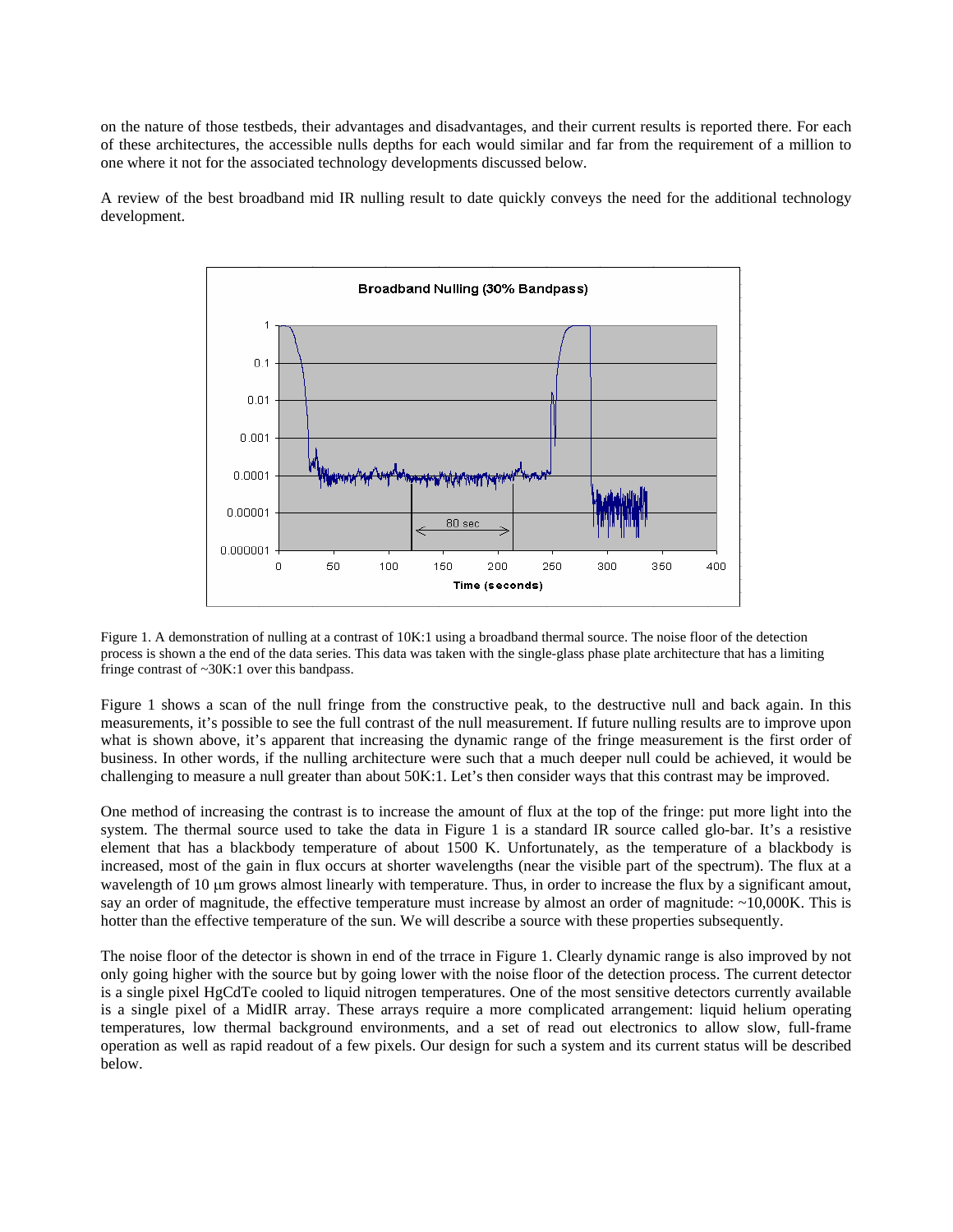Wavefront errors of two varieties must also be addresses in order to reach deep nulls. The first is path length fluctuations that can be due to mechanical vibrations in the experiment, or differential index of refraction fluctuations of air in the two arms of the interferometer. These path length fluctuations can be monitored and stabilized with a laser metrology system that is independent of the nuller itself and that only acts to make rigid the path length differences at the point of recombination. Computing power has allowed the systems to mature to the point where closed loop operation of a few hundred hertz and dara recording at 10kHz is now feasible. We'll describe such a system.

Finally, the cumulative effect of surface figure errors throughout the beam train serves not only to degrade the imaging quality to also prevents complete interference at the point of recombination. This can be mitigated to some effect by securing optics of extremely good wave front quality, or by spatially filtering the wave front before detection. It's not as oversimplification to say that spatial filtering not only reduces the requirements on surface figure errors for the optics, but it actually makes nulling to deep levels possible. We would have no chance of reaching a deep and broadband null were it not for single mode optical filters (fibers). We will describe our current answer to this vexing fact.

## **3. Supporting Technologies**

## 3.1 Argon Arc Source

As mentioned previously, for a blackbody radiator, going hot is the only way to get a sufficient quantity of  $10\mu m$ photons. The source we chose to develop was based upon the work of very similar source at NIST. Typically, arcs are quite bright in the visible portion of the spectrum, however at 10 um, the source is not optically thick. However, a design whereby it's possible to look along the length of the arc increases the optical depth and emissivity.



Figure 2. A illustration of the arc source used in our experiments. Light is emitted from the front and back of the source. The source enclosure and the spherical retro-reflector is not shown.

That is how our arc source was constructed. Our design made slight improvements of existing designs by improving the flow through the housing, active cooling of the electrodes and a better manifold for the argon gas. We also employ a few additional safety features such as a temperature sensor on the body of the source, a water flow meter for the supply coming from the chiller. Both of these are tied to the electrical interlock such that a failure of either will shut the current source down. The system is also enclosed with a housing that makes accidental shorting of the electrodes virtually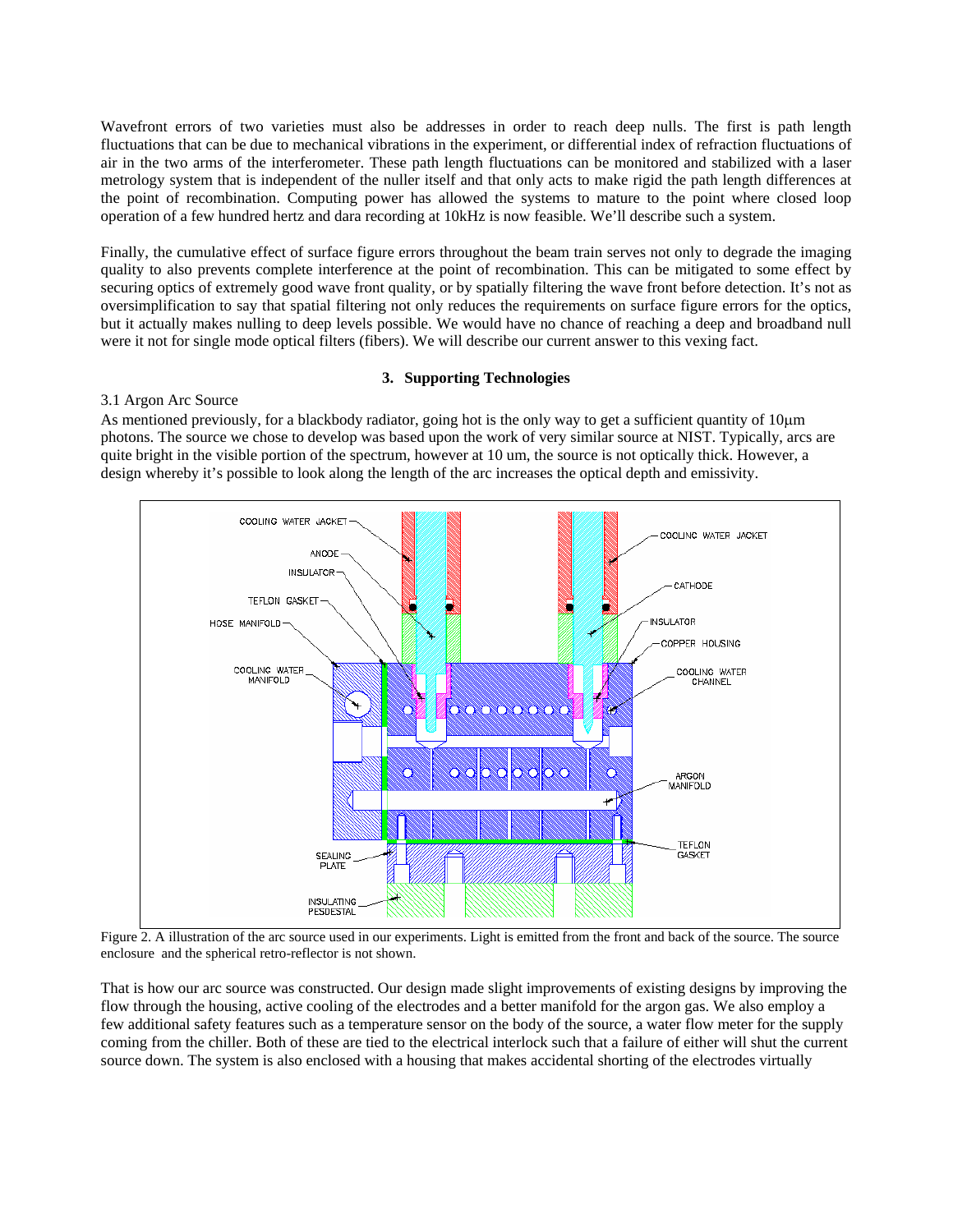impossible. The system readily strikes with a tungsten striking rod, similar to those used in welding applications. At peak operating conditions the systems consumes 8kW of electrical energy steady-state. A photograph of the source is shown in Figure 3 and a comparison between the arc source and the ceramic source is shown in Figure 4.



Figure 3. Photograph of the argon arc source in operation. The side panels of the enclosure have been removed to show the operation of the source. The nest of tubing on the sides of the arc source body have been replaced with a single manifold.



Figure 4. A side-by-side comparison of the ceramic source and the argon arc source illustrates the difference in their brightness. This comparison was done using the same detector, spatial filter, lock-in amplified and chopper wheel. At it's peak, the arc source is a factor of 7 brighter.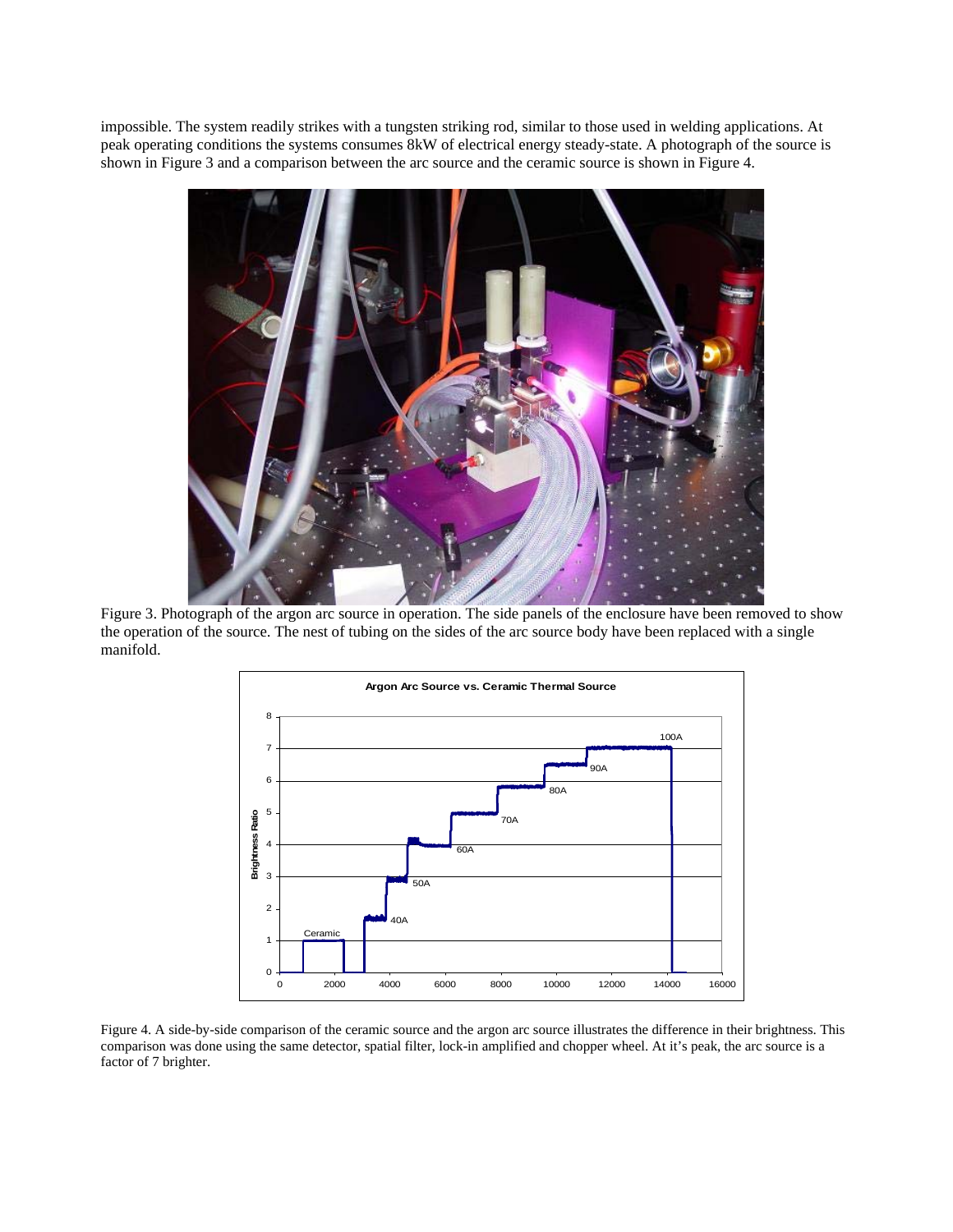#### 3.4 Mid IR Camera

The detector of choice for improving the sensitivity of our null measurements is the arsenic-doped silicon, blockimpurity band high-flux array from DRS Technologies. This device is 128x128 in size with 75 um pixels. If operates at a temperature of 10K and needs extensive baffling of the thermal background to minimize signal corruption. What we gain in detector sensitivity we pay in system complexity. A cross section of the dewar is show below in Figure 5.



Figure 5. A cross section view of the Mid IR camera dewar. The optics are no shown. The prominent features are the LN2 and LHe liquid cryogen vessels. The hemisphere at the bottom of the dewar allows us to pivot the whole assembly about the pinhole that serves as the entrance aperture.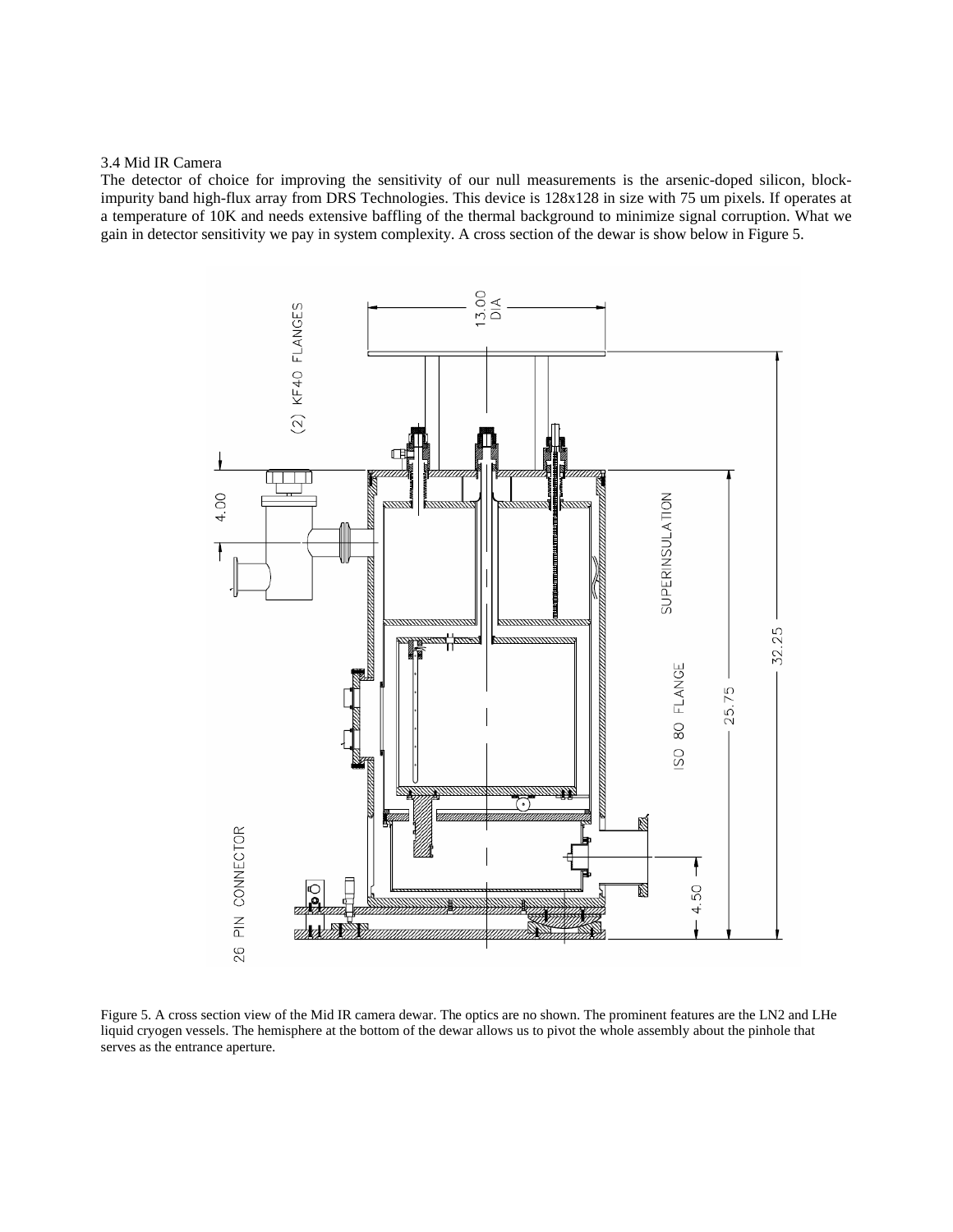The dewar has a host of conveniences including an integral liquid cryogen level sensor for both the LN2 and the LHe. These will be used in conjunction with the autofill system for both the liquid cryogens. The system is also outfitted with adjustments external to the dewar that permit us to adjust the location of the light on the array by pivoting the whole dewar about a point that is also the center of the entrance pinhole. The LHe cold finger also provides a thermal contact to a cold baffle also at LHe temperatures. This provides a very cold solid angle to minimize thermal background. Quick and simple access to the cold surface is accomplished by first removing the bottom dewar housing and then the inner cold shield. Since the electrical feed throughs are located on the opposite side of this dewar split, there is no additional complication from disconnecting the fanout board. The optical beam train subsequent to the pinhole includes a recollimating lens, a bandpass filter and low-order direct view prism followed by another lens that forms the image on the array. The array temperature is maintained by temperature sensor and heating element. A total of ten temperature sensors are placed at different locations along the beam train and on the cold plate. Two additional KF-40 flanges are also available in the event that more feed thrus may be necessary. We anticipate delivery of the dewar of the in early July. This will be followed by integration of the optics and camera electronics.

## 3.2 Single Mode Spatial Filters

Single mode fibers have long be praised for their ability to extract from a wave front that has been distorted by imperfections a remaining, perfect component. In this regard, we view these devices as absolutely essential in allowing us to complete our testbed goals. However, it should also be mentioned that a couple of nulling architectures rely upon a single mode input source in order to reach highest possible contrast. The through-focus and nulling periscopes both need a source that is a single mode. These architectures perform and geometric flip of the pupil such that at the point of recombination, opposite sides of the pupil are interfering with each other. The only way to insure that this occurs completely is to have an input pupil whose phase relationship with other parts of the pupil is constant.

The spatial filters created for our testbed are single mode fibers. These were procured via a subcontract with Naval Research Laboratories (NRL). Their double-crucible technique for creating near-IR fibers is well documented. With a slight change in the glasses that form the core and cladding, they were able to produce fibers which appear to be sufficiently single mode for our applications.

The single mode behavior is predicted based upon a direct measurement of the index of refraction of the core and cladding glasses as well as the geometric radius of the core. The fibers are conveniently connectorized and packaged in a protective jacketing. Integrating them into our through focus experiment provided an impressive validation of their operation: they immediately improved our nulls by a factor of 100!

The only downside to our current fibers is the Fressnel loss we experience at each air/glass interface. The glasses employed have a high index of refraction the result is that after passing through two fibers, the throughput is only 40% of what it would be without them.



Figure 6. Irradiance distribution in the pupil plane illuminated with the output from an ostensibly 10  $\mu$ m single-mode fiber.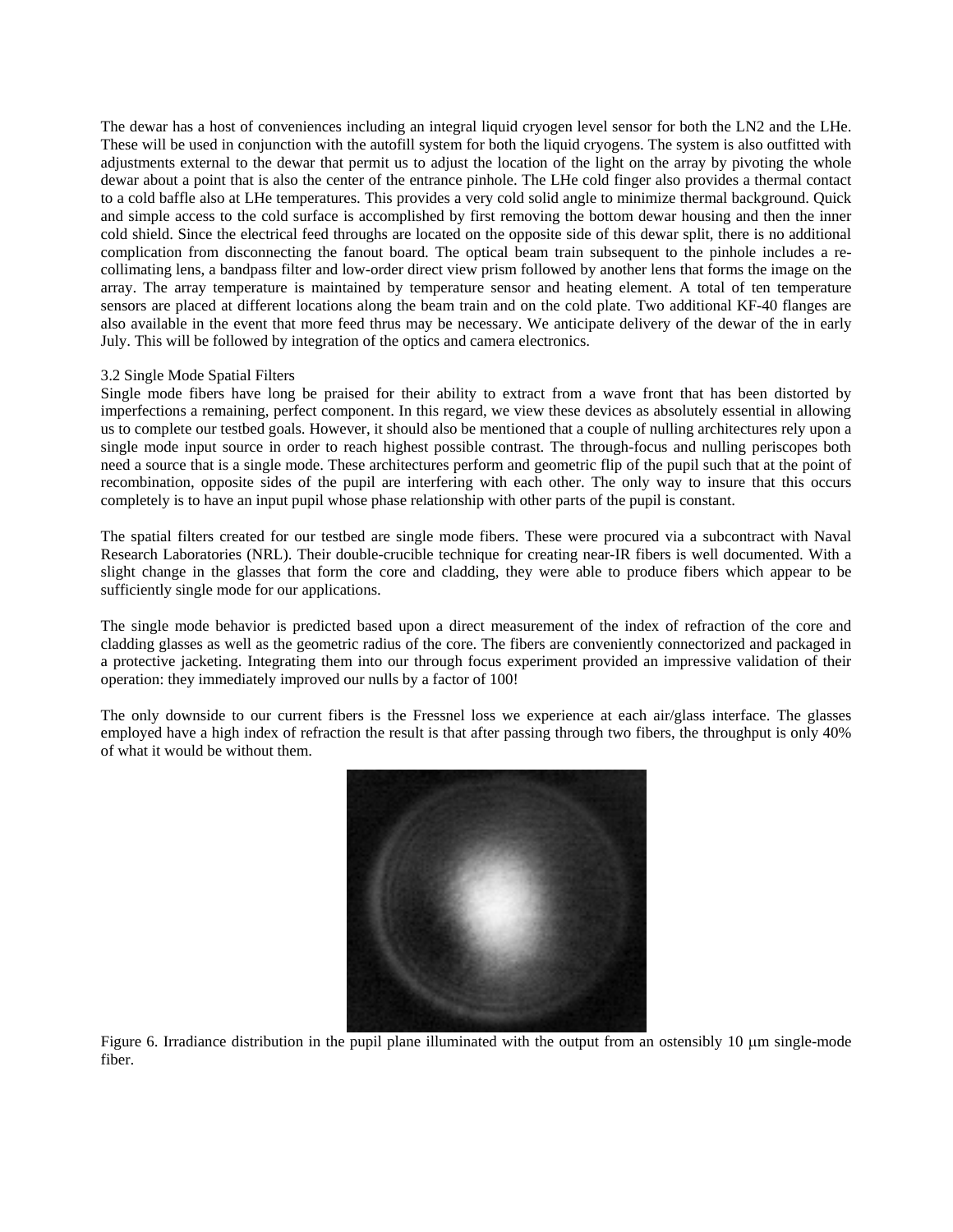#### 3.3 Laser path-length metrology

One might be led to believe that nulling at a level of a million to one with a wavelength of 10 microns is easier than nulling to the same level in the visible portion of the spectrum. However, the visible portion of the spectrum affords one with many more photons for sensing and control. The path length stabilization schemes for the Mid IR therefore require a system proxy to the science band to stabilize the optical path internal to the interferometer. Fortunately for us, these laser metrology systems for path length stabilization have a long and fruitful history in interferometry.

Our initial attempts at path length stabilization have permitted us to demonstrate sub-nanometer control. This level of control is consistent with our ultimate nulling milestone of one million to one. This result allows us to declare success on this aspect.



Figure 7. A demonstration of path length stabilization to sub-nanometer levels.

Unfortunately, piston stability is only part of our technical challenge. When coupling into a single mode spatial filter, point errors couple in as amplitude errors. Therefore tip/tilt metrology is required to maintain a constant angular alignment between the two arms of the interferometer. This angular metrology is accomplished by introducing another pair of linear metrology beams that are collinear with the original pencil beam for piston control. The signals from the three gauges then form a metric for piston, tip and tilt.

We have built up a test station where we can test and develop the full tip/tilt/piston metrology system. It is wrapped around a compact nulling interferometer working at 10 um. This will allows us to fully explore it's behavior before integrating it with the rest of the nulling architectures.

#### **CONCLUSION**

Several areas of technology development are required in order to experimentally demonstrate deep nulling of mid IR light over a broad optical bandpass. We have described: 1) an argon arc source, 2) a mid infrared camera, 3) single mode spatial filters and 4) laser metrology for path length stabilization. We have made great strides in bringing all of these into reality and are beginning the process of integration. With all of these elements working in concert, we expect to experimentally demonstrate the nulling consistent with requirements for NASA's TPF-I.

# **ACKNOWLEDGMENTS**

The work described in this paper was carried out at the Jet Propulsion Laboratory, California Institute of Technology, under contract with the National Aeronautics and Space Administration and supported by the Terrestrial Planet Finder Program – TPF.